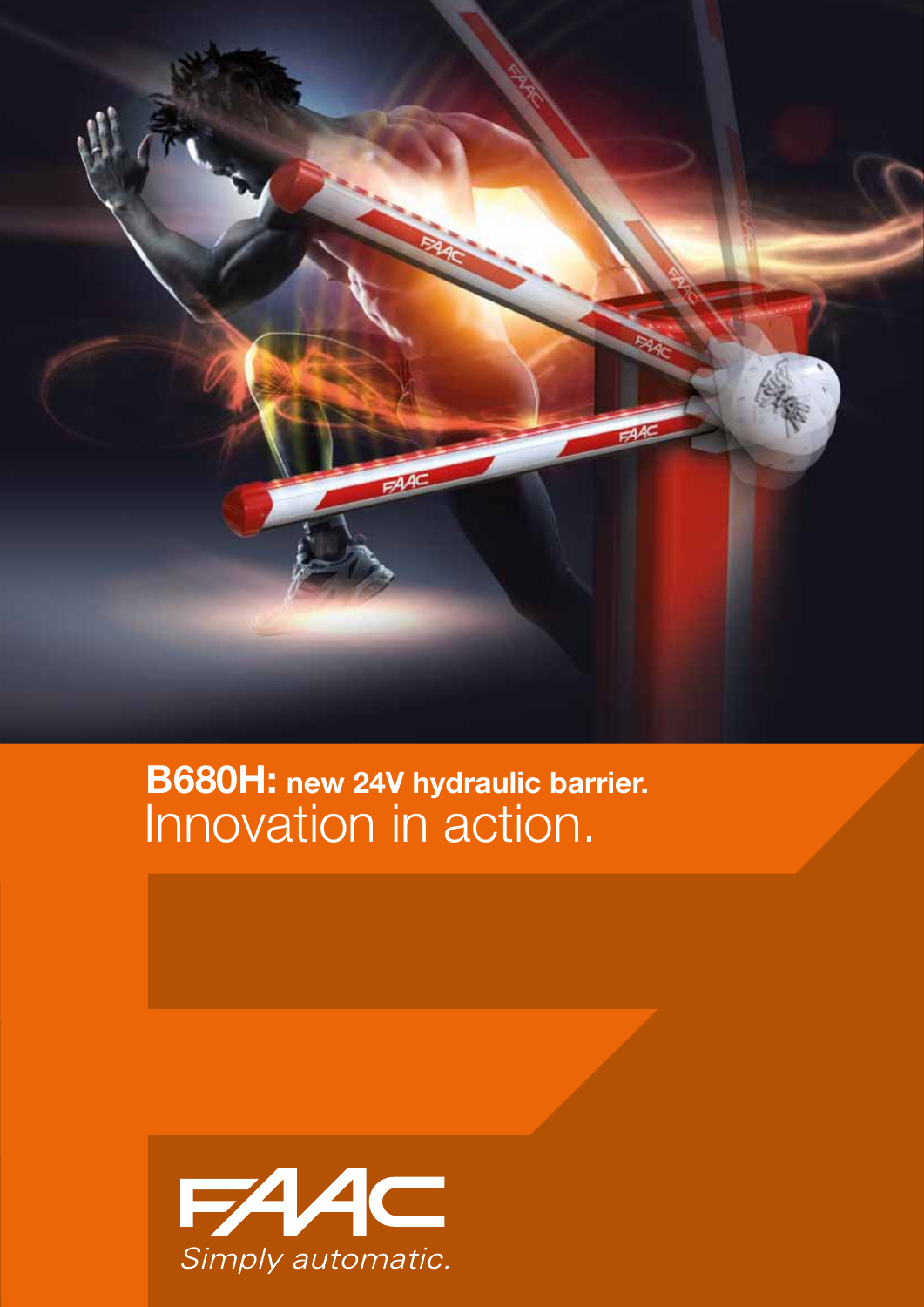# Four ways to be unique. **B68**

#### Safe performance and reliability

The B680H has a Hybrid heart which, together with its "everlasting" springs, allows it to exceed 2,000,000 cycles of continuous-use, raising 8 m beams in less than 6 seconds, in total safety, thanks to the reverse on contact feature.

#### Removable housing

The B680H has an internal load-bearing structure and an external removable housing. This design gives the system great stability and permits easy replacement of the housing.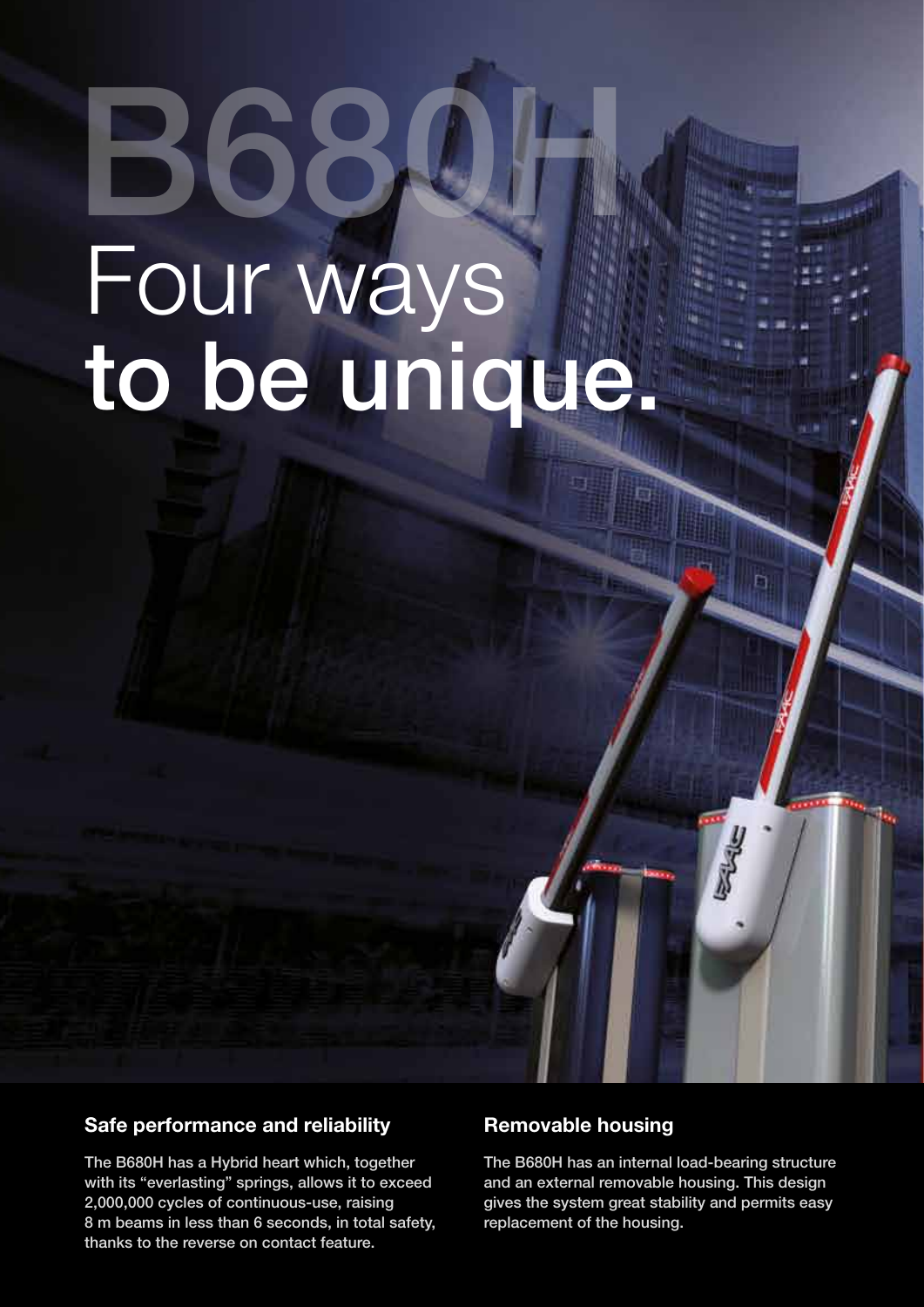

#### Extreme flexibility and optimisation of logistics

One single model controls passages with a net width from 2 m to 8 m. Its modular beams make the B680H a product which is easy to manage and handle.

#### Full visibility and control of traffic

The programmable integrated flashing traffic light connector guarantees perfect regulation of traffic, while the LED beam lights adequately signal closing of the passage even under conditions of poor visibility.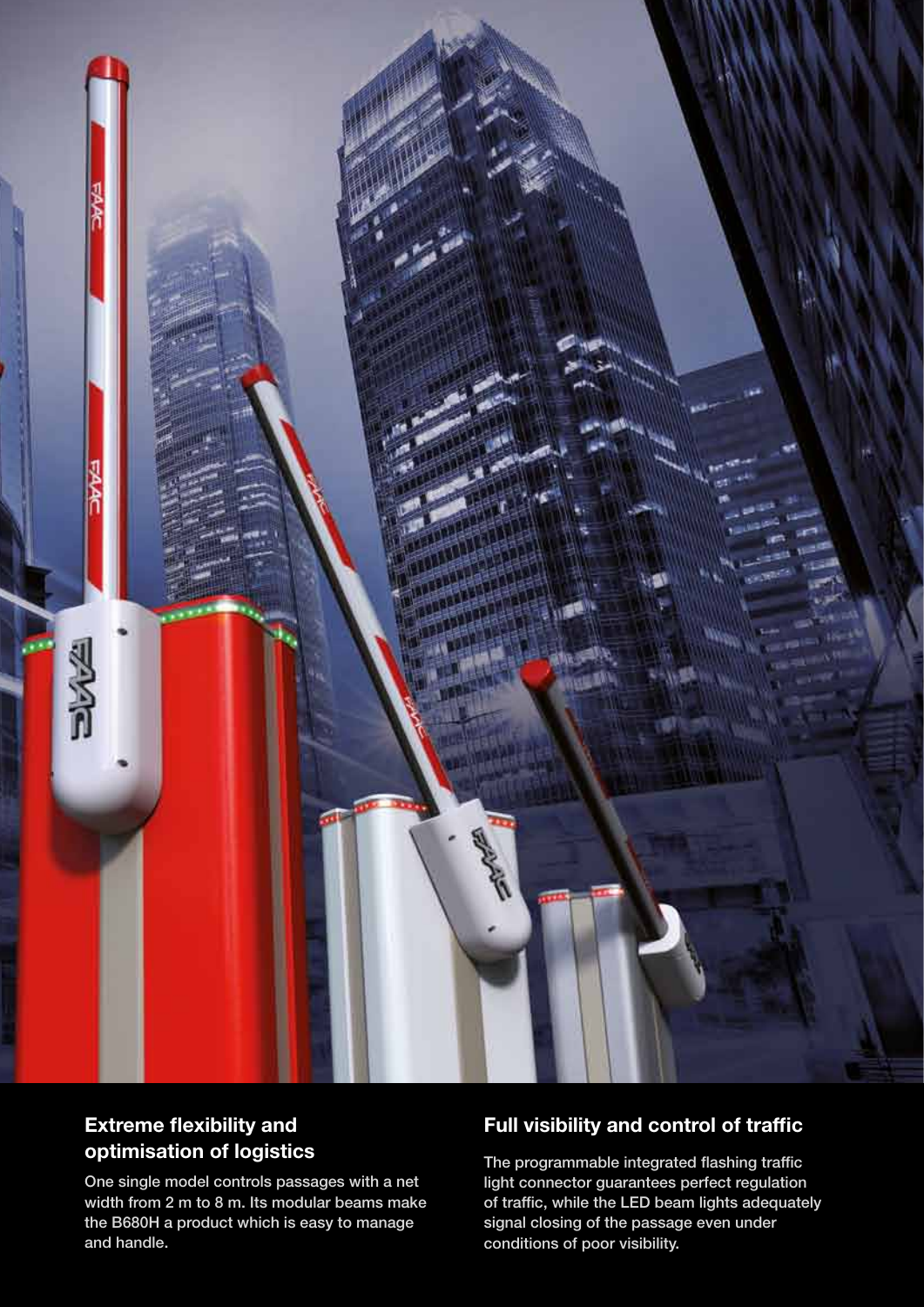## It has no equals but itself.

#### Switching power supply

The switching power supply, with high energy efficiency and extended range, ensures operation of barriers from 100 Vac to 240 Vac, protecting them from any changes in voltage occurring with non-optimal powersupply systems.

#### Integrated absolute encoder

Absolute encoder kit for complete control of movement and reversing of beam when an obstacle is detected: this ensures that the impact curve can be respected, ensuring that pedestrian passages also comply with safety standards.

#### "Everlasting" springs

The springs of the B680H have been designed to exceed 2,000,000 cycles.

#### 24V Hybrid heart

The hydraulic pump with brushless motor permits the movement of long or short beams at high speed and continuous cycle (100% duty cycle).

#### Backup batteries

Installing the XBAT 24 module (high-performance Nickel-Metal Hydride batteries), including battery charger, ensures the operation of the B680H even during a black out.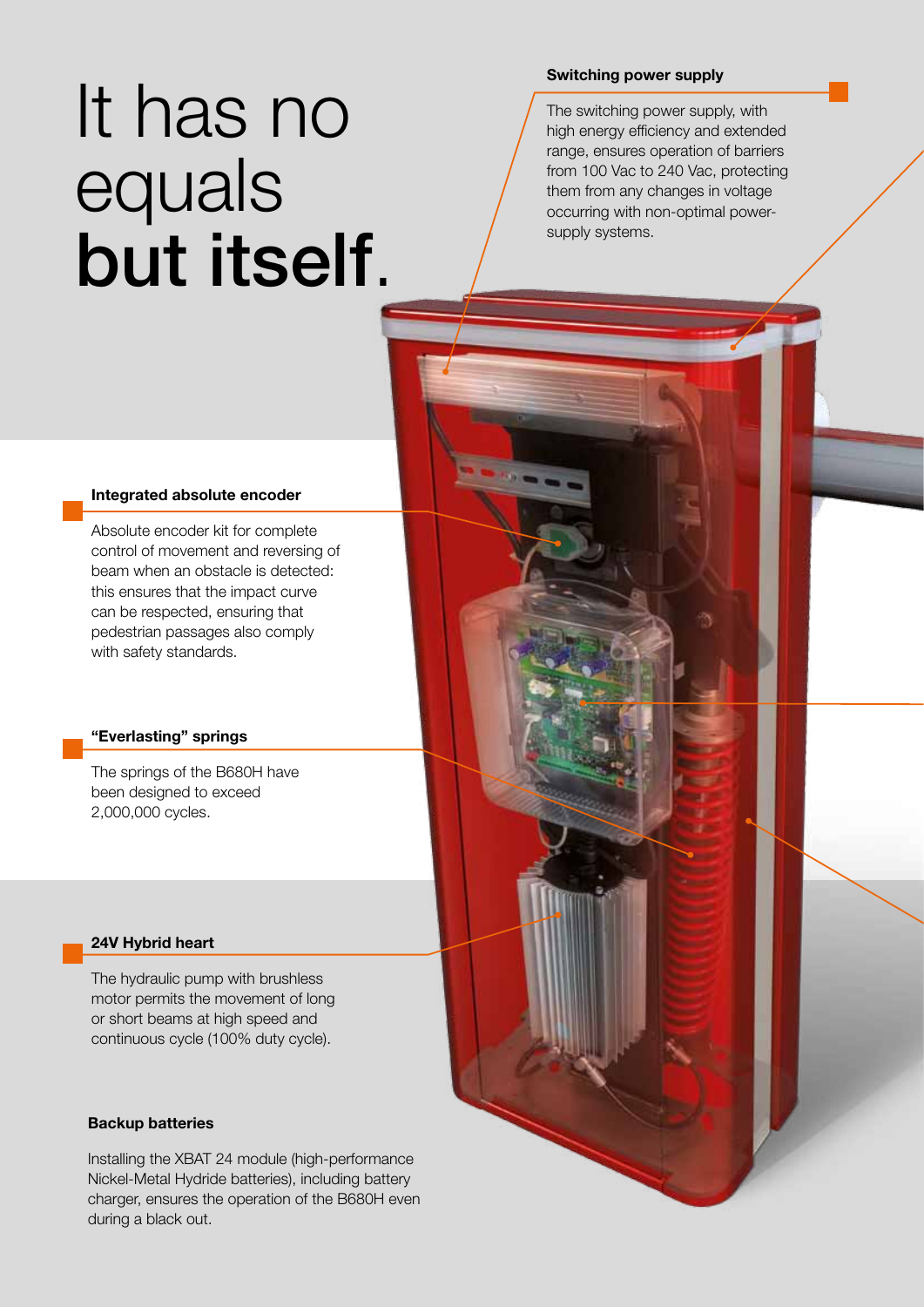#### Integrated flashing traffic light

The flashing traffic light is entirely integrated into the structure, so it cannot be damaged. The operation of its red and green high-efficiency LEDs may be programmed by the board.

#### Elliptically-profiled modular beams

The longest beams are obtained joining two modules up to a maximum of 8.3 m (a net gate area width of 8 m) to ease transportation. Once the modules have been assembled, the connection joint is invisible and LED lighting may be fixed to the entire length of the bar. All the beams are windproof, round or elliptically profiled and are supplied with rubber protection on the bottom.

#### Intelligent solutions

- Designed so that accessories can be fixed to the housing
- Simple, guided mechanical setup
- **Automatic control board setup with just 2 steps**
- Control board with transparent box fixed to the upper part of the barrier
- DIN bar already fitted and space for further accessories
- Few part numbers
- Modular beams
- Retrocompatible with foundation plate of FAAC 620 and 640 barriers

#### Sophisticated electronics with integrated Loop Detector

The E680 microprocessor control board ensures integration of the B680H with complex control systems. It has numerous programmable outputs and inputs and a connector for GSM, Ethernet and Wi-Fi modules. Two integrated, high-sensitivity Loop Detectors ensure the containment of system costs.



2.3 m in less than 1.5 seconds

8.3 m in less than 6 seconds

#### Removable housing

The housing is non load-bearing and may be easily replaced, with the upright post remaining in place. It is available in stainless-steel or steel versions, with the innovative, 100-micron, epoxy zinc primer anti-corrosion treatment, with four colours available.

*Easy to assemble: once the upright has been fitted, with the pocket and the beam, the housing simply needs to be lowered onto it and fixed to the base. If the housing should ever need replacing, simply remove the fixing bolts and pull it up, with no need to dismantle the entire barrier.*







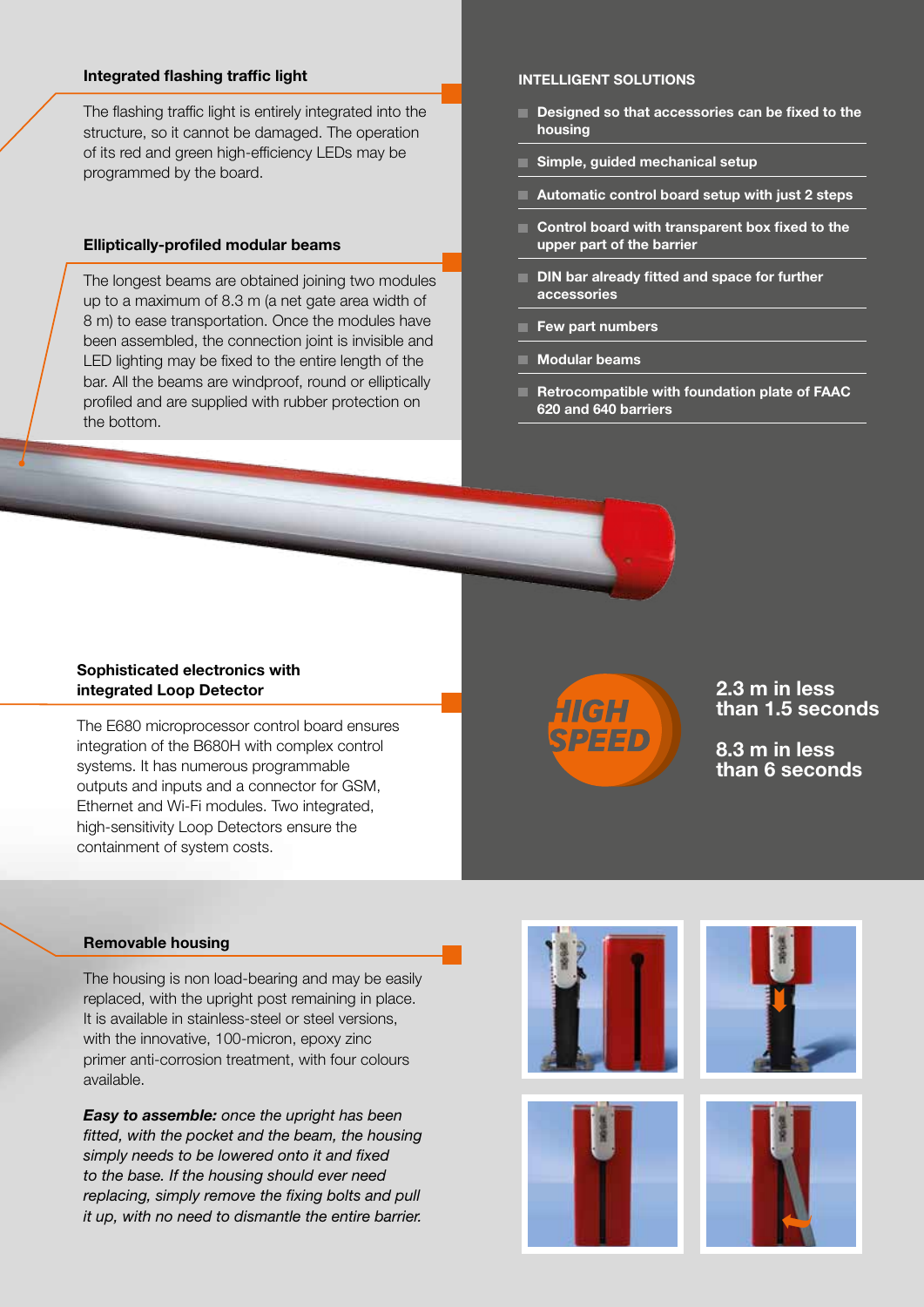### **Personality** beyond any standards.



ENTE ANTIQUE FIFE Pure White Flame-Red RAL 9010 RAL 3020



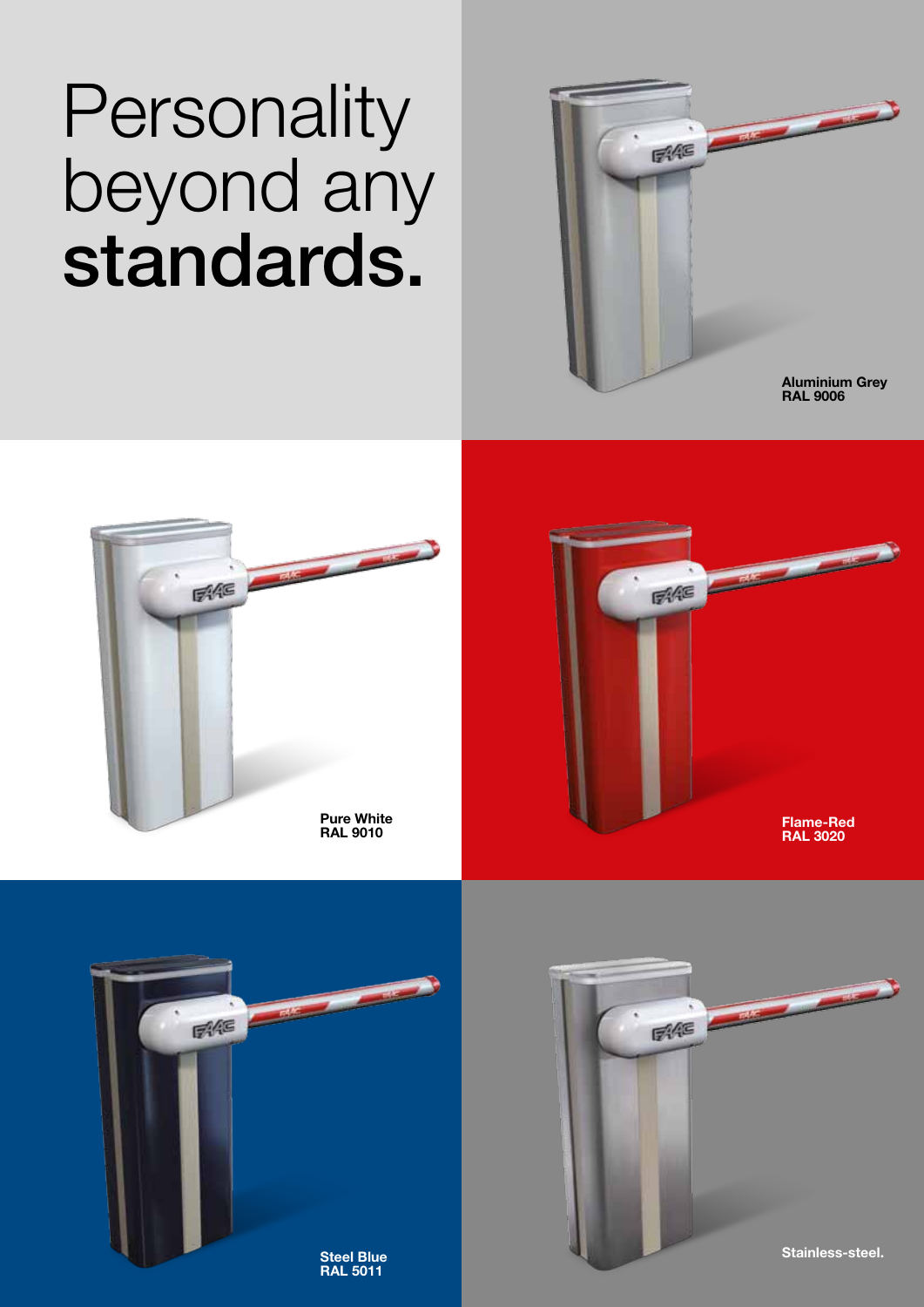#### Dimensions and Technical specifications

| Power supply                     | $100 \div 240$ Vac 50 (60) Hz                                |          |                  |
|----------------------------------|--------------------------------------------------------------|----------|------------------|
| <b>Electric Motor</b>            | 36 Vdc Brushless                                             |          | $300$ mm         |
| Absorbed power                   | 240 W                                                        |          |                  |
| Absorbed current                 | 1.1 A/230 V                                                  |          |                  |
| Motor rotation speed             | $1.000 \div 6.000$ RPM                                       |          |                  |
| Pump capacity                    | $3.2$ I/min (max)                                            | 900 mm   |                  |
| Electronic deceleration          | Absolute encoder                                             |          |                  |
| Operating ambient<br>temperature | $-20^{\circ}$ C ÷ +55 $^{\circ}$ C                           |          |                  |
| Weight                           | 85 kg (65 kg body +<br>20 kg compartment)                    |          | 469 mm<br>436 mm |
| Oil type                         | <b>FAAC HP OIL</b>                                           |          |                  |
| Barrier body treatment           | Epoxy zinc anti-corrosion treatment<br>100 microns $+$ paint | $100$ mm |                  |
| <b>Protection class</b>          | <b>IP44</b>                                                  |          |                  |
| Beam type                        | Rounded or elliptical with lights and<br>rubber bumper       |          |                  |
| Dimensions (LxHxD) (mm)          | 469x279x1100 (see illustration)                              |          | 279 mm           |
|                                  |                                                              |          |                  |



#### ACCESSORIES **BEAMS**



**Pocket for round pivoting** beams



Integrated, flashing traffic light



- **End foot for round S/L** profile beams
- **Anti-vandalism valve for** the B680H It protects the hydraulic system if the beam is forced



- $745$ **COLORADO DE LA CALIFORNACIÓN DE LA CALIFORNACIÓN DE LA CALIFORNACIÓN DE LA CALIFORNACIÓN DE LA CALIFORNACIÓN D**
- **Pocket and balancing** spring S



**Pocket and** balancing spring L



Skirt kit, length 2 m for round S/L profile beams



- XBAT 24 emergency battery kit
- Anti-panic group Permits manual release of the beam in case of a black out



**Beam break-out sensor for** round pivoting beams

Dimensions shown in m.